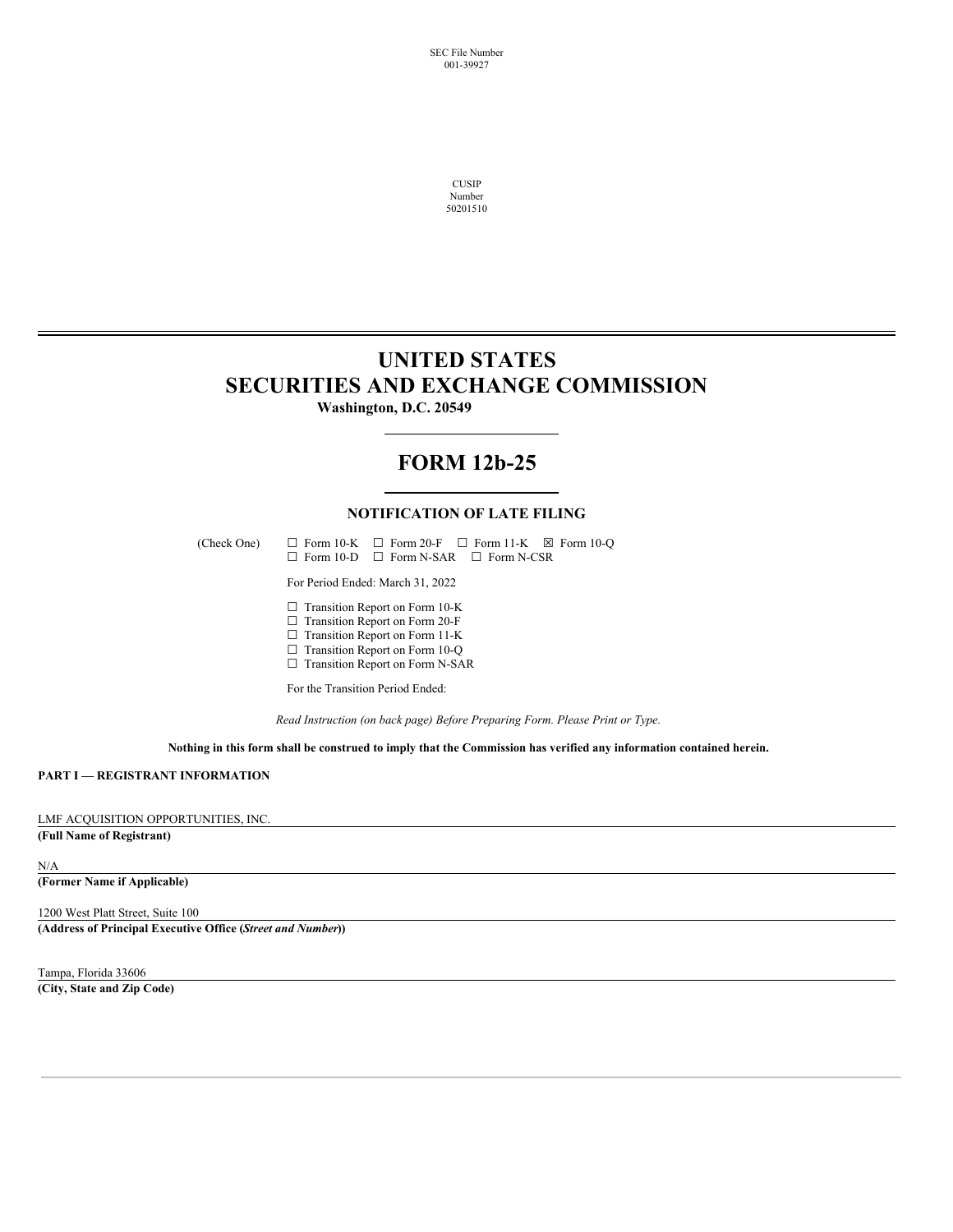#### **PART II — RULES 12b-25(b) AND (c)**

If the subject report could not be filed without unreasonable effort or expense and the registrant seeks relief pursuant to Rule 12b-25(b), the following should be completed. (Check box if appropriate)

- (a) The reason described in reasonable detail in Part III of this form could not be eliminated without unreasonable effort or expense;
- ☒ (b) The subject annual report, semi-annual report, transition report on Form 10-K, Form 20-F, Form 11-K, Form N-SAR or Form N-CSR, or portion thereof, will be filed on or before the fifteenth calendar day following the prescribed due date; or the subject quarterly report or transition report on Form 10-Q or subject distribution report on Form 10-D, or portion thereof, will be filed on or before the fifth calendar day following the prescribed due date; and

(c) The accountant's statement or other exhibit required by Rule 12b-25(c) has been attached if applicable.

### **PART III — NARRATIVE**

State below in reasonable detail why Forms 10-K, 20-F, 11-K, 10-Q, 10-D, N-SAR, N-CSR, or the transition report or portion thereof, could not be filed within the prescribed time period.

LMF Acquisition Opportunities, Inc. (the "Company") has determined that it is unable, without unreasonable effort or expense, to file its Quarterly Report on Form 10-Q for the quarter ended March 31, 2022 by the prescribed due date because additional time is needed for the Company to compile and analyze information to complete the review of the Company's financial statements to be included in the Form 10-Q.

The Company currently expects to file the Form 10-Q for the quarter ended March 31, 2022 within the five-day extension period provided under Rule 12b-25 of the Securities Exchange Act of 1934, as amended.

#### **PART IV — OTHER INFORMATION**

(1) Name and telephone number of person to contact in regard to this notification

| <b>Richard Russell</b> | 011<br>01.  | 222-8996          |
|------------------------|-------------|-------------------|
| <b>Name)</b>           | Area Code). | Telephone Number) |

- (2) Have all other periodic reports required under Section 13 or 15(d) of the Securities Exchange Act of 1934 or Section 30 of the Investment Company Act of 1940 during the preceding 12 months or for such shorter period that the registrant was required to file such report(s) been filed? If answer is no, identify report(s).  $\boxtimes$  Yes  $\Box$  No
- (3) Is it anticipated that any significant change in results of operations from the corresponding period for the last fiscal year will be reflected by the earnings statements to be included in the subject report or portion thereof?  $\Box$  Yes  $\boxtimes$  No

If so, attach an explanation of the anticipated change, both narratively and quantitatively, and, if appropriate, state the reasons why a reasonable estimate of the results cannot be made.